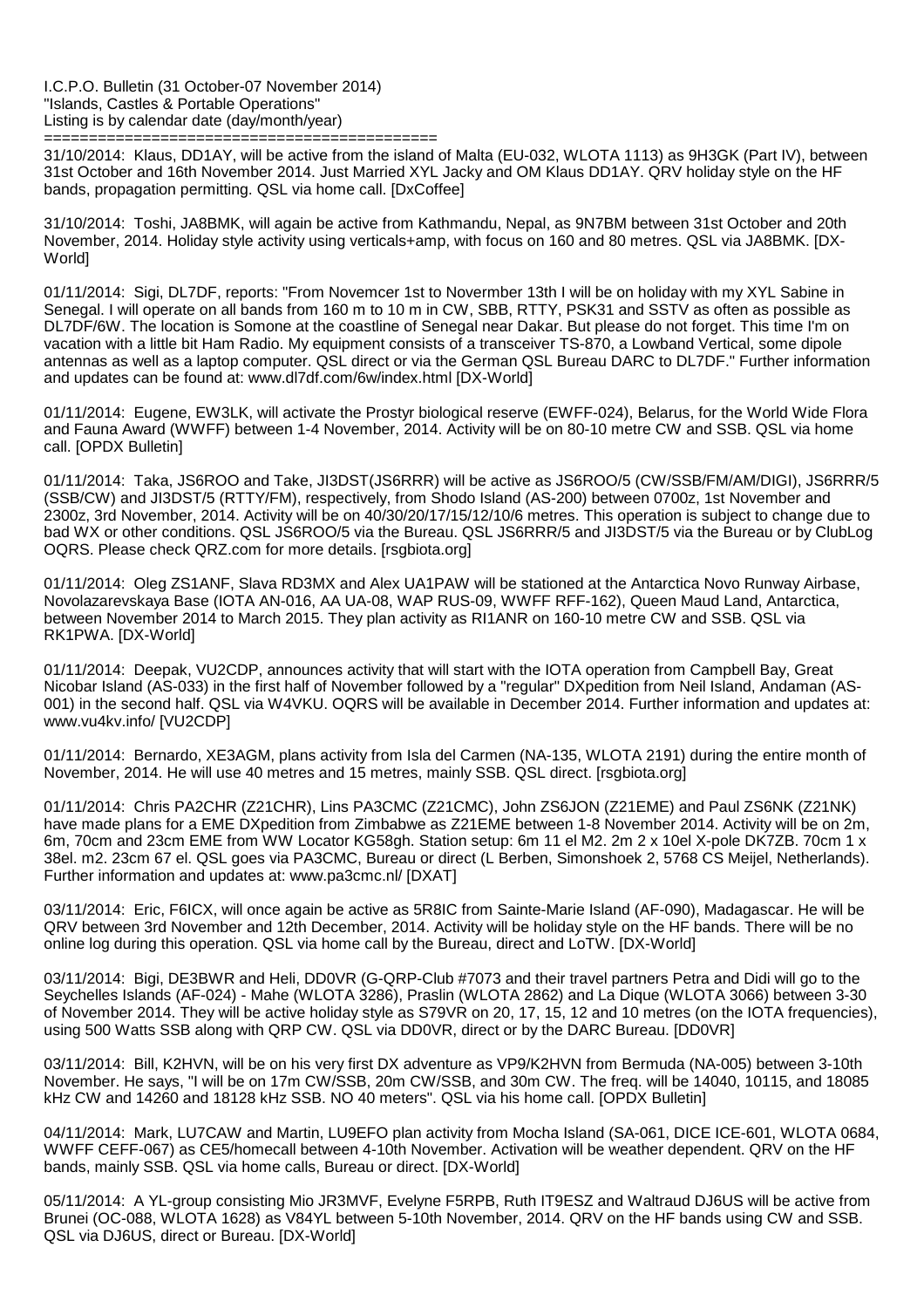07/11/2014: Operators Piju 9M2PJU, Rizal 9M2RDX, Khairul 9M2KRZ, Wak Mit 9M2TPT, Rosli 9M2RHQ, Zamri 9W2NMX, Ikmal 9W2EDU, Mat Meran 9W2VVN, Weerut 9W2RUT, Kopok 9W2JDY and Izat 9W2RI will be active as 9M2SE from Pangkor Island [Pulau Pangkor] (AS-072, WLOTA 2532) between 7-9th November, 2014. QRV on 40-10 metre CW and SSB. QSL via 9M2RDX, direct with 2 USD + SASE. [DX-World]

07/11/2014: Hidenari, JA0FKK, will be QRV once again as T88XC from the VIP Guest Hotel Free Radio Room, Koror Island, Republic of Palau (OC-009), between 7-16th November. Activity on all HF bands, CW, SSB and Digital modes. Possible activity in the WAE DX RTTY Contest (8-9 November). QSL via home call, direct or Bureau. [Palau Rental Shack]

07/11/2014: Look for Nobuaki JA0JHQ and Shinji JF2SDR to be active as V63XP and V63PJ, respectively, from the South Park Hotel, Kolonia, island of Phonpei (OC-010, WW Loc. QJ96cx), FSM, between 7-10th November, 2014. Plans are to be QRV on 40-6 metre SSB, CW and Digital modes. QSL via their home calls, direct or Bureau. Further information and updates at: www.qrz.com/db/jf2sdr [DX-World]

07/11/2014: Look for Rene, DL2JRM, to be active holiday style as SV5/DL2JRM from the island of Rhodes [aka Rodos] (GIOTA DKS-006, MIA MGD-028, WLOTA 0045) Dodecanese (EU-001) from 7-10th November 2014. QRV on 80-10m, using 100 Watts and GP antenna. QSL direct or Bureau to DL2JRM. [rsgbiota.org]

07/11/2014: Hidenari, JA0FKK, will once again be active as T88XC from the VIP Guest Hotel, Koror, Koror Island, Republic of Palau (OC-009) from 7-16th November, 2014. QRV on all bands using SSB, CW and the Digital modes. QSL via home call, Bureau or direct. [Palau Radio Club]

07/11/2014: A team from the Grupo DX Caracas radio club plan activity as YW6X from Isletas de Puerto Piritu (SA-090, WW Loc. FK70MD) and lighthouse (ARLHS VEN-046, WLOTA 3032), Fernando de Penalver Municipality, Anzoategui State, Venezuela, between 7-9th November 2014. QRV on 80-10 metre CW, SSB and Digital modes. QSL via DM4TI. More info to follow.. Website: www.qrz.com/db/YW6X [DX-World]

## LOOKING AHEAD -

15/11/2014: Wolfgang, DL4WO, will be active from Suriname as PZ5JW between 15th November, 2014 and 15th January, 2015. QRV on the HF bands, holiday style. QSL via home call, direct or Bureau. [DX-World]

21/11/2014: A team consisting Marcelo Pera PY2AE, Murilo PY2DS, Joao Carlos PU2KKE, Willian PU2XIZ and Flavio PU2KFL plan activity from Bom Abrigo Island (SA-024, DIB SP-05, Grid Loc. GG64) as PW2BA between 21-24th November. Activity will include the activation of the Bom Abrigo lighthouse (DFB SP-013, ARLHS BRA-013, WLOTA 1244). The team reports: "was never activated on phone, only CW (early 80s). Now let's put it active on bands 80m, 40m, 20m, 10m, 6m and 2m". QSL via PY2AE, direct or Bureau. [DX-World]

23/11/2014: Gerben, PG5M, will be active (holiday-style) from Easter Island (SA-001, DICE ICE-001, WLOTA 0319, WWFF CEFF-027) as CE0Y/PG5M between 23-28 November, 2014. QRV on the HF bands using CW. QSL via OQRS. More info to follow... [DX-World]

26/11/2014: Axel, DL6KVA, will once again be active as 4K0CW from Baku, Azerbaijan Republic, between 26 November and 2 December, 2014. CW only activity from the QTH of Vlad, 4K9W, including an entry in the CQWW CW contest (29- 30 November). QSL via DL6KVA, logs also uploaded to LotW. ClubLob OQRS will also be available. [DX-World]

29/11/2014: Operators BD1TX, BD1RX, BA1RB, BD1GO, BA7NQ, BA7CK, BH1DYK, BH1MCM, BH3BBB, BA1GM and BH1GC will be active in the CQWW DX CW Contest (29-30 November) as B1Z, a M/2 entry from Beijing, China (CQ zone 24). QSL via BD1RX and LoTW. [NG3K]

29/11/2014: Operators Fred K3ZO (HS0ZAR), Stig LA7JO (HS0ZGD), Sam SM3DYU (HS0ZDY), Pop YU7EF, Champ E21EIC and Tony G4UAV (HS0ZDX) will participate in the CQWW DX CW Contest (29-30 November) from Thailand as HS0ZAR. Plans are for a M/(?) entry from CQ zone 26. QSL via HS0ZAR and LoTW. Look for some activity before and after the contest. [DxCoffee]

29/11/2014: Gus, VO1MP, will be active as a Single-Op/All-Band/High-Power entry in the CQWW DX CW Contest, using the callsign VO2CQ from Point Amour, Labrador (CQ zone 2, WW Loc. GO11NL). Outside the contest look for Gus to be active on the WARC bands, CW only, as time permits. QSL via the information on QRZ.com under VO2CQ. [NG3K]

01/07/2015: Returning to the Galapagos Islands is Geoff, G8OFQ who was last active there in August/September 2013. Working as a volunteer for the Galapagos National Park (WWFF HCFF-004), at the Giant Tortoise Breeding Centre on Isabela island (SA-004, WLOTA 2957), Geoff will again sign HC8/G8OFQ from 1st July until 30th September 30, 2015. QRV on 160-6m, spare time operation. QSL via HA3JB. [DX-World]

## SPECIAL EVENTS -

31/10/2014: To mark the 100th anniversary of the departure of the first convoy of ships carrying Australian and New Zealand troops (later known as ANZAC, Australian and New Zealand Army Corps) to World War I, the Southern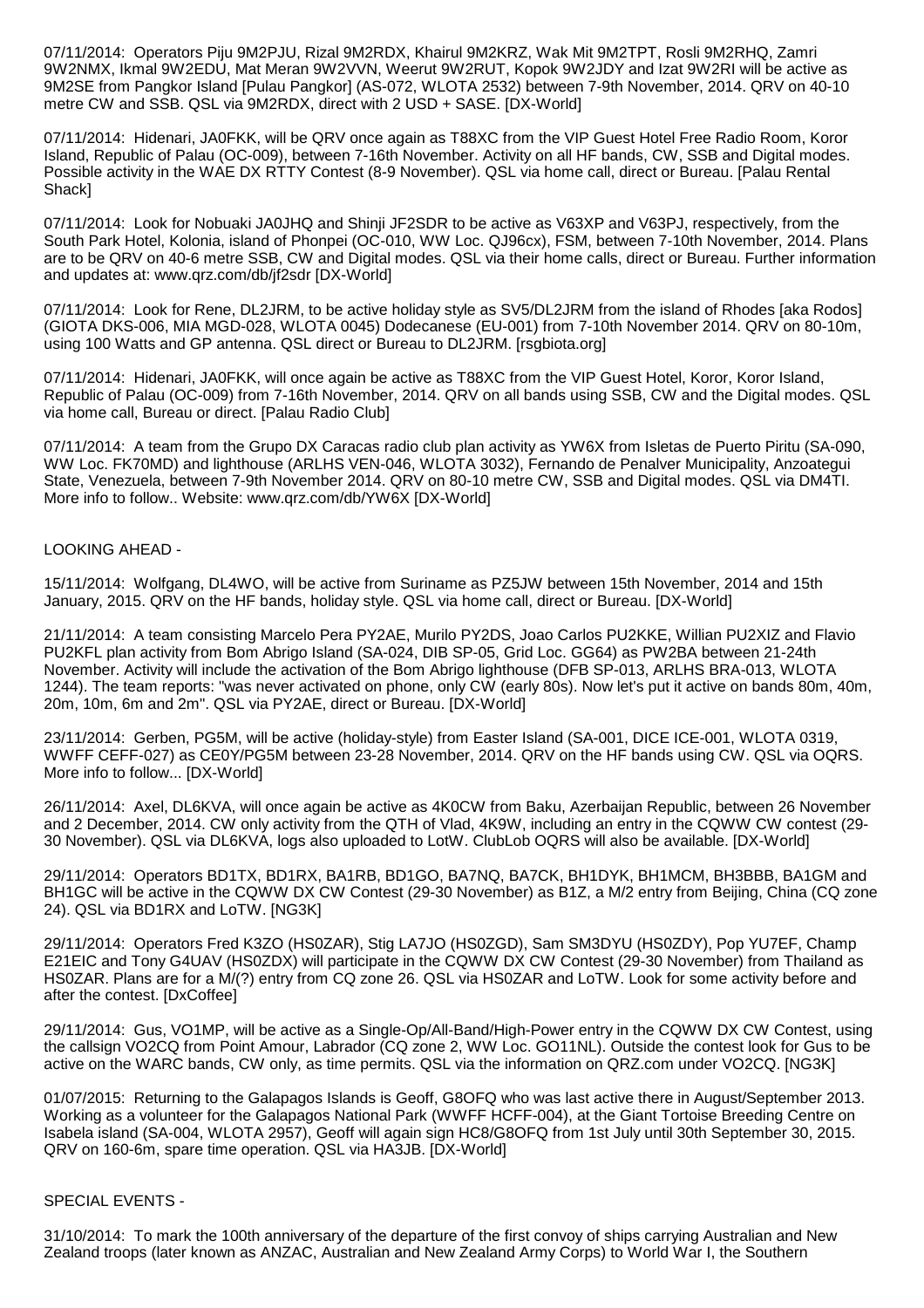Electronics Group (VK6SR) will be active on 160-10 metres as VI6ANZAC from Albany, Western Australia for 24 hours starting on 16 UTC on 31 October. [425 DX News]

01/10/2014: ENGLAND - I.S.W.L. CLUB CALLSIGNS -

The ISWL Club Callsigns in use throughout the month of November 2014 are:

GX4BJC /A - Operated from Near Towcester, in Northamptonshire, by Phil - G4DMS. (/A WAB Square = SP65 - England,  $IOTA = EU-005$ ,  $WLOTA = 1841$ .

MX1SWL /A - Operated from Bude, in Cornwall, by Mike - M0SMJ. (/A WAB Square = SS20 - England, IOTA = EU-005, WLOTA = 1841).

ALL QSL's for BOTH Calls will be handled by Herbie G6XOU and NOT the individual Operator.

The I.S.W.L. is a member of the European PSK Club.

All QSL Info is on www.iswl.org.uk/ or www.qrz.com/ or via www.eQSL.cc/ NO LoTW.

I.S.W.L. Awards are available to all Hams and SWL's - see www.iswl.org.uk/ for full details. eQSL.cc cards ARE welcomed for our awards.

Very best wishes to all,

Pete Rayer, ISWL Life Vice President, Bournemouth, UK.

01/11/2014: To celebrate the 40th anniversary of the foundation of the Vibo Valentia ARI section (1974 - 2014), members of their section will be active from 1-9 November 2014 with the callsign IQ8HP. QRV on all bands (HF and VHF) and modes. A special commemorative QSL card wil be sent for all QSOs. The QSL manager is IW8PQ (direct or Bureau). Note: Vibo Valentia is a rare province. [DxCoffee]

01/11/2014: Special event station IY1EY will be active from 1 November to 31 December 2014 from Loano (www.ariloano.it) to commemorate the experiments conducted by Gugliemo Marconi from his yacht 'Elettra' in the Ligurian Sea between 1919 and 1936. Expect activity on all bands CW and SSB. QSL via IK1QBT. [425 DX News]

01/11/2014: The Czech Radio Club will operate special event station OL90OK on 1-15 November to celebrate the 90th anniversary of the first amateur radio operation within the Czech Republic (former Czechoslovakia). QSL via Bureau and LoTW. [425 DX News]

01/11/2014: Belgian Telecom authorities (BIPT) granted to all Belgian stations the privilege to use the OP prefix to Commemorate the Great War between November 1-30th of each year and until 2018 (included). QSL via operators' instructions. [OPDX Bulletin]

02/11/2014: Special callsign TO10RR will be in use from Guadeloupe (NA-102) on 2-16 November for the 10th Route du Rhum, the 3000-mile single-handed transatlantic yacht race between St-Malo (France) and Pointe-a-Pitre (Guadeloupe). QSL via FG8NY, direct only. [425 DX News]

05/11/2014: Look for W1AW/KH8 to be active from the Maliu Mai Beach Resort, Fogagogo, island of Tutuila (OC-045, USi AS007S, WLOTA 4385), American Samoa, as part of the ARRL Centennial celebrations between 5-18 November 2014. Operators include Mike N9NS, Paul W8AEF, Cliff KD6XH, John N7CQQ + others. QRV 80-10 metres, possibly 160m if the room is available. Outside of the ARRL centennial event, look for the operators to be signing homecall/KH8. QSL W1AW/KH8 via W1AW and LoTW. [DX-World]

07/11/2014: Rony, PS7AB, will beactive as PS43GPB on 7-9 November for the 43rd Brazilian Formula 1 Grand Prix to be run at Interlagos (Sao Paulo). QSL via home call, LoTW and eQSL. [425 DX News]

U.S.A. Special Event Stations can be found at: www.arrl.org/contests/spev.html

## LIGHTHOUSE CALENDAR -

- 01/11-30/11 XE3AGM: Isla del Carmen WLOTA:2191 QSL Direct
- 03/11-12/12 5R8IC: Sainte-Marie Island WLOTA:0491 QSL F6ICX (d/B)
- 03/11-30/11 S79VR: La Dique Island WLOTA:3066 QSL DD0VR (d/B)
- 03/11-30/11 S79VR: Mahe Island WLOTA:3286 QSL DD0VR (d/B)
- 03/11-30/11 S79VR: Praslin Island WLOTA:2862 QSL DD0VR (d/B)
- 04/11-10/11 CE5/LU7CAW: Isla Mocha WLOTA:0684 QSL H/c (d/B)
- 04/11-10/11 CE5/LU9EFO: Isla Mocha WLOTA:0684 QSL H/c (d/B)
- 05/11-10/11 V84YL: Brunei (main island) WLOTA:1628 QSL DJ6US (d/B)
- 05/11-18/11 W1AW/KH8: Tutuila Island WLOTA:4385 QSL LoTW
- 07/11-09/11 9M2SE: Pulau Pangkor WLOTA:2532 QSL 9M2RDX (d)
- 07/11-10/11 SV5/DL2JRM: Nisos Rodos WLOTA:0045 QSL H/c (d/B)
- 07/11-09/11 YW6X: Puerto Piritu WLOTA:3032 QSL DM4TI (d)

## 6 METRES & UP -

01/11-30/11 EuCW Snakes & Ladders 6m/2m classes 01 0000z-31 2359z 01/11 Holzhammer Contest 2m Phone 0900z - 1100z 01/11 Holzhammer Contest 70cm Phone 1100z - 1200z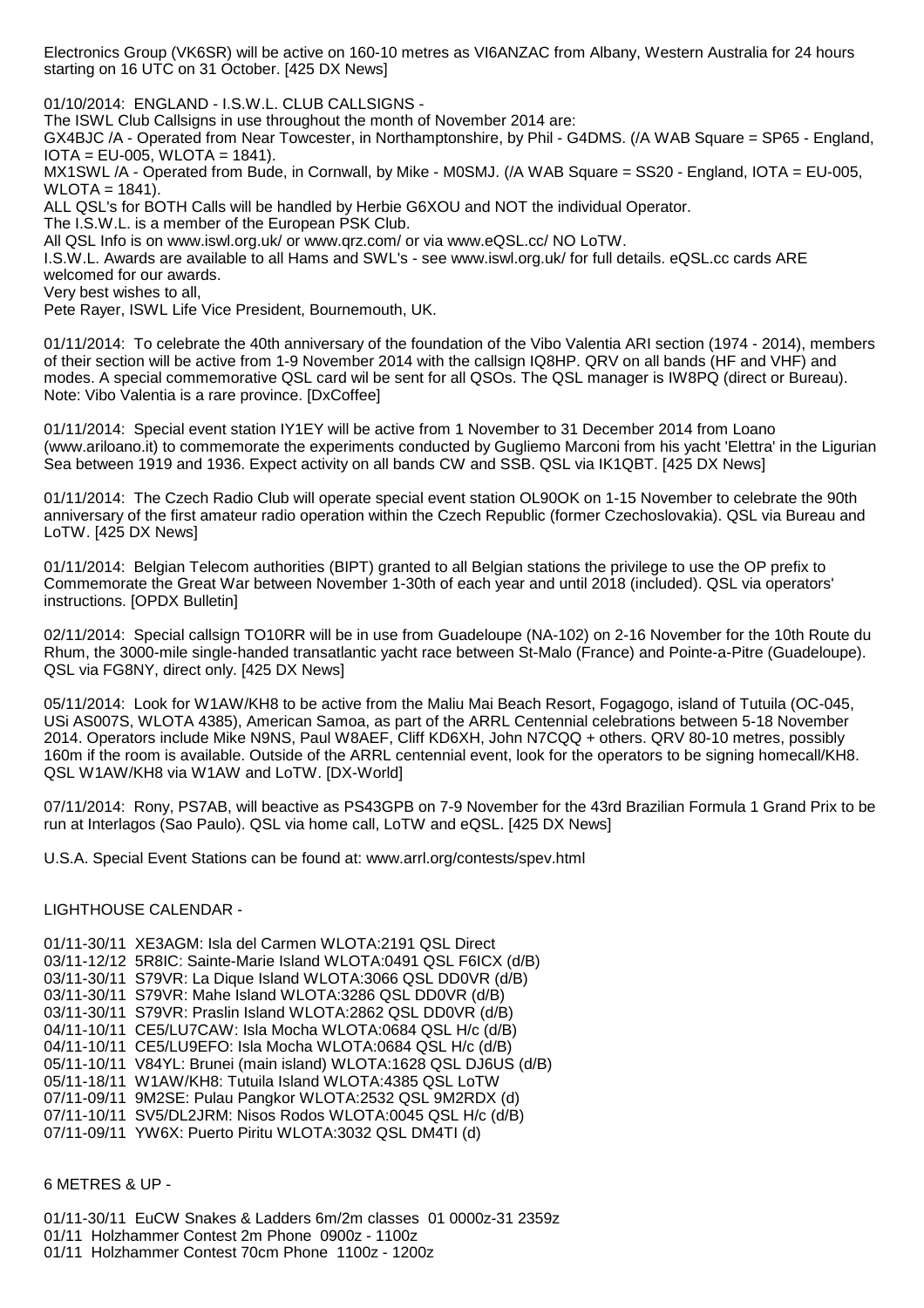01/11-08/11 Z21EME: Zimbabwe Grid:KG58gh 6m-23cm EME QSL PA3CMC (d/B) 04/11 LY 144MHz Activity Contest CW/SSB/FM 1800z-2159z 04/11 NRAU 144MHz Activity Contest SO/MO/Open 1800z-2200z 04/11 RSGB 144MHz UKAC SO Fixed/Open 2000z-2230z 05/11 MOON Contest 144MHz CW/Digital/FM/SSB 1900z-2100z 07/11-10/11 V63PJ: Phonpei OC-010 Grid: QJ96cx 6m SSB/CW QSL JF2SDR (d/B) 07/11-10/11 V63XP: Phonpei OC-010 Grid: QJ96cx 6m SSB/CW QSL JA0JHQ (d/B)

Contest Calendars: www.qsl.net/va3rj/con\_oct.html www.qsl.net/va3rj/con\_nov.html

Information about current VHF activities can be found on the VHF DX portal "Make More Miles on VHF" at: www.MMMonVHF.de/

SMIRK: www.smirk.org/ SOTA (Summits On The Air) Watch Alerts at: www.sotawatch.org/

QSL INFO -

Effective immediately, K5XK is no longer the QSL manager for 3B8FQ (+ 3B6FQ, 3B7FQ) and 3B8BAE. QSL both Rachid and Med Direct to their home calls via updated info on QRZ.com . 73! Ron, K5XK

QSLs via Bureau: 9H3MT, BV2013LF, BV2B/7, D64K, LZ136LO, NP3U, P40L, R55EPC, TA2AO/4, UE1OTA and ZP7/JE1LGY.

QSLs via Direct: 3DA0ET (N7RO), C6AUM (K4RUM), CE0Z/UA4WHX (H/c), CE7/UA4WHX [SA-064] (H/c), CE8/UA4WHX [SA-091] (H/c), CE9/UA4WHX [SA-050] (H/c), CN8IG (EA7FTR), CO6HLP (EA7FTR), HZ1DG (EA7FTR), JW9JKA (LA9JKA), T32RC (N7RO), TT8ES (IK3GES) and YW5D (DM4TI).

QSLs via LoTW: 3G1B, 3G3W, 4O3A, 5B4ALX, 5P1B, 6Y4K, 8P2K, 9A7A, 9A9J, 9Y4W, A61DD, CE1TT, CE3CT, CN2AA, CN3A, CQ3L, CR6K, CT1BXT, CW5W, D2QV, DL2AA, DL5L, DP7D, EA2EA, EA3CI, EA5DFV, EE2K, EE7X, EI7M, ES5TF, EU1AA, EW2A, EY8MM, F4EGZ, F5UTN, F8DHE, FY5FY, G4IIY, GM2F, GM4O, GW9T, H2T, HA3OU, HG6C, HG7T, HI3CC, HI3K, HK1NA, I1NVU, IG9R, IK2EGL, IO7T, IO9Y, IT9DGG, IZ0UIN, J42T, K0KX, K1ZO, K3IU, K5KG, K7EG, KB3Z, KH6DV, KH6ZM, KL7RA, KP2DX, KP2M, KP3Z, KP4EU, L33M, LA3S, LQ5H, LT0H, LT7F, LT7H, LY4A, LY7Z, LY8O, LZ2UW, LZ5R, LZ9W, M0BJL, MD2C, MW5R, N2TX, N4PN, N6WM, N7BT, N7GP, N8VV, NG2Q, NJ4F, NN7ZZ, NW4V, OA4O, OE2E, OE2S, OG2A, OK5D, OL4W, OL9R, OH0Z, OM2MM, OH4JT, OL3R, OQ5M, OT6M, OZ3BJ, P33W, P40L, P40S, P40W, PJ4DX, PJ4X, PP1CZ, PU5AGM, PW1A, PW2D, PX2B, PY2DY, PY2PT, PY3OZ, R9RA, RA9AU, RL3A, RM2D, S50A, S50XX, S51TA, S52ZW, SN2B, SN5V, SO9T, SP5LS, SP8RX, TA7EB, TG9AJR, TM0T, TM4L, TO5A, UA5B, V26B, VA2AM, VA3PC, VA7FC, VC2T, VE1OP, VE3RA, VE3XD, VE9AA, VK4QH, VK6WX, VO1KVT, VP9I, VY2RX, VY2TT, VY2ZM, W1AW/7, W1ZD, W7WHY, WJ2D, WN6K, WP3C, XE2AU, XE2B, XU7AEX, YB9YFT, YL2014S, YN5Z, YO9HP, YP3A, YP7A, YS1/NP3J, YT0Z, YT2T, YU2A, YU5R, YV4NN, YV8ER, Z33F, Z36W, Z39A, ZF2DX, ZM1A and ZW5B.

BITS & PIECES -

For Immediate Release From: The KP1-5 project RE: Navassa 2015 Date Oct. 29, 2014

We are pleased to announce that the new Navassa 2015 DXpedition website is up and running. It can be found at www.navassadx.com.

Also, it is official...our call sign will be K1N.

Team members are: AA7JV, K0IR, K4UEE, K5AC, K9CT, KT4TTT, N2OO, N2TU, N4GRN, N6MZ, NA5U, NM1Y, W0GJ, W6IZT, WB9Z.

We will update the website often as more information becomes available. We are working closely with the USFWS and are pleased with their "can do" attitude. We should have specific dates shortly, but the team has cleared their schedules to be available for the two week operation starting in late January 2015.

Fundraising has begun. If able, we encourage you to financially support the project.